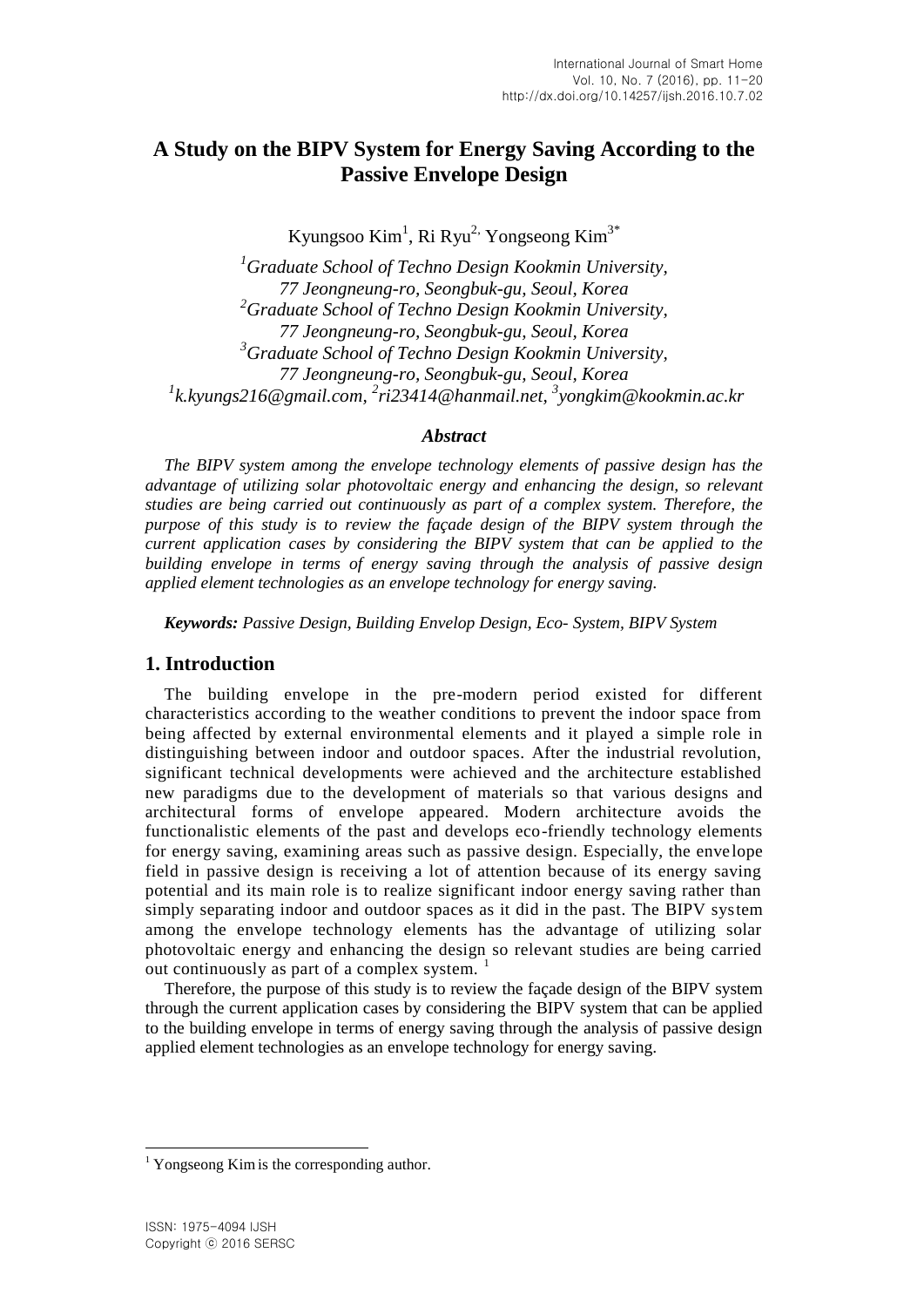# **2. Passive Design**

### **2.1. The Definition of Passive Design**

The dictionary meaning of passive design states that it is a design for cooling and heating that saves energy by controlling the flow of heat through the structure by means of radiation, convec-tion and conduction without using a separate mechanical device at the design stage [1]. Also, the passive design is defined in the Passive Design toolkit (2009) in Vancouver of Canada as the method to design a building by using architectural methods to minimize energy consumption and improve thermal comfort [2]. According to the definition mentioned earlier, the passive design has the characteristics shown in Table 1.

| Classification | Characteristics                                     |
|----------------|-----------------------------------------------------|
| Avoided        | Mechanical facilities                               |
| Oriented       | Aims for thermal comfort of user                    |
| Minimization   | Minimize energy consumption                         |
| Effect         | Cooling and heating effects due to the flow of heat |
| Energy source  | Utilize natural elements as the energy source       |

# **Table 1. Characteristics of Passive Design**

## **2.2 Technology Elements of Passive Design**

The environmental elements in each site should be considered in the passive design since natural energy is utilized. The passive design elements are applied while going through appropriate design steps. Normal planning process consists of 5 steps as shown in Table 2. and these steps should be applied by considering each planning order. Since the passive design is an eco-friendly element obtained by utilizing natural energy, it is intended to find the elements of passive design from natural energy. Sun, wind, water, plant and temperature were defined as the elements of natural energy and the elements of passive design were applied as the Table 3 [3,4].

**Table 2. Passive Design Planning for the Order**

| Order plan                               | Considerations                                                       |
|------------------------------------------|----------------------------------------------------------------------|
| 1. Arrangement and land utilization plan | Optimal direction, Solar radiation&Sunshine,<br>Ground heat, Climate |
| 2. Building type and cross-section plan  | Use of the building, Size, User, Load<br>characteristic              |
| 3. Space program and indoor plan         | Program placement, Load control                                      |
| 4. Façade plan                           | Insulation facade                                                    |
| 5. Landscape plan                        | ٠                                                                    |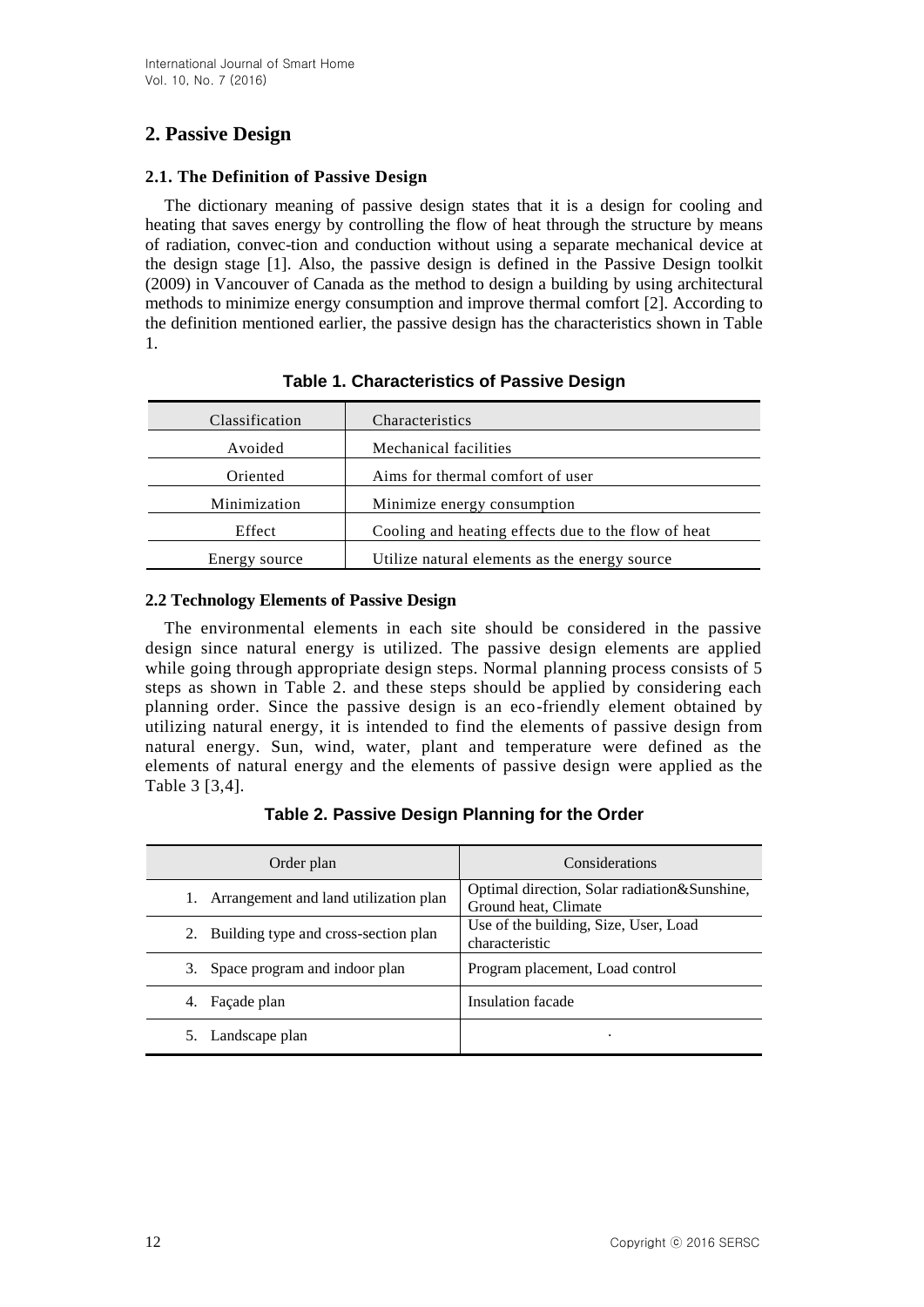| Elements of natural | Elements of passive design    |  |  |  |
|---------------------|-------------------------------|--|--|--|
| Sun                 | Lignting, Awaning             |  |  |  |
| Wind                | Ventilation, Cooling, Heating |  |  |  |
| Water               | Rain water, Water resources   |  |  |  |
| Plant               | Green roof, Green wall        |  |  |  |
| Temperature         | Heat storage, Insulation      |  |  |  |

## **Table 3. Passive Design of Natural Elements[3]**

#### **2.3 Passive Design Applied Envelope Technology Elements**

The envelope where the passive design is applied is the most important element for reducing energy consumption in the internal space [4]. The envelope is composed of an opening, wall and roof. The passive technology elements of each component are summarized and shown in Table 4.

|                  | Classification       | Elements                                                                 |
|------------------|----------------------|--------------------------------------------------------------------------|
| Windows          |                      | BIPV system, Double envelope, Light-shelf,<br>Daylight duct, Prism glass |
| Opening          | Awaning              | Luver, Blind, Awning                                                     |
|                  | High insulation      | High insulation double glazing glass, High<br>insulation window system   |
| High performance |                      | High insulation outer wall                                               |
| Wall             | Heat storing reagent | Thermal storage wall                                                     |
|                  | Green system         | Green wall system, Projecting roof                                       |
|                  | Heat storing reagent | Heat storing slab                                                        |
| Roof             | Ventilation          | Protrusion roof, Solar Chimney                                           |
|                  | Green system         | Green roof system                                                        |

**Table 4. Based Planning of Passive Design**

# **3. BIPV System of Building Envelope where the Passive Design is Applied**

#### **3.1. Concept of BIPV System**

European countries are making efforts to achieve the goal of 31% for the usage of new renewable energy by 2020, and solar photovoltaic energy use is being supported by the government so that the solar photovoltaic energy business is growing rapidly [5]. The utilization value of solar photovoltaic energy among natural energy fields that come into contact with buildings frequently has been judged high so that the relevant studies are being carried out continuously. Unlike previous normal PV modules, the BIPV system is a multi-functional system which applies the technologies to the envelope, replaces the finishing material and produces electricity using solar photovoltaic energy. Since the BIPV system is integrated with the building, this system should satisfy the performance of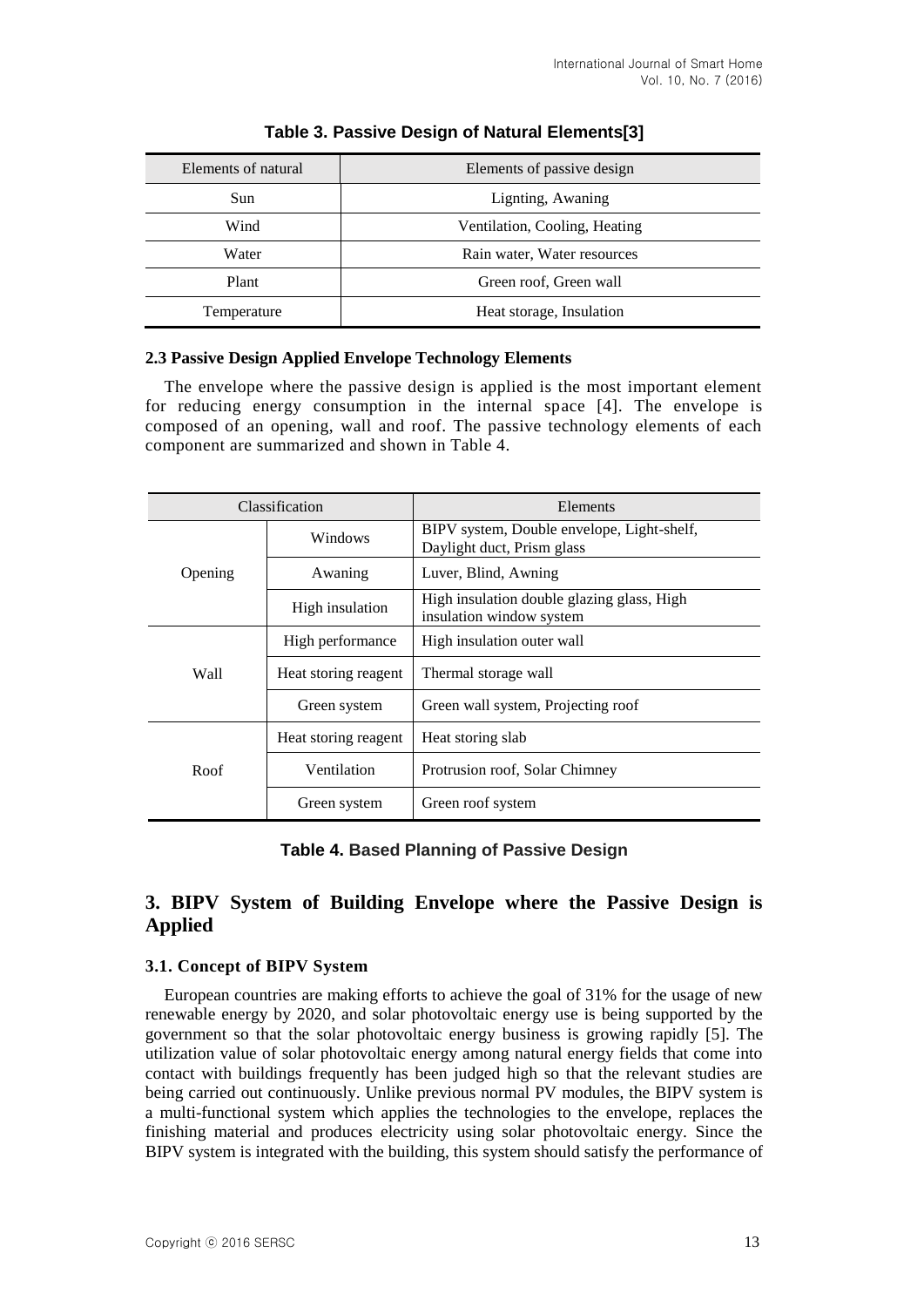envelopes and the complex function as a facility system; this system can be summarized as shown in Fig 1 [4].



## **Figure 1. Performance Requirements of BIPV System**

### **3.2. Application Area of BIPV System**

The BIPV system is a facility which receives solar photovoltaic energy and produces electricity, and it can be installed on any spot in the envelope where solar photovoltaic energy reaches. However, it is most important to apply such a system in an efficient position according to the weather conditions and condition for installation [4]. The BIPV system can be applied on the building as shown in Table 5. For the morphological application according to each area, it is most advisable to decide the direction according to the orbit of sun and the weather conditions at each site.

| Classfication |              | Type                           | Contents                                                                                                                                                                                       | Position |
|---------------|--------------|--------------------------------|------------------------------------------------------------------------------------------------------------------------------------------------------------------------------------------------|----------|
|               | Slope        | Roof                           | -Easy to install it at the optimal<br>angle<br>-Easy to install it to the existing<br>buildings                                                                                                |          |
| Roof          |              | Lighti<br>ng                   | -Lighting available from the roof<br>-Easy to use it as a design element                                                                                                                       |          |
|               | Flat         | Roof                           | -Lighting available from the roof                                                                                                                                                              |          |
|               | Lighti<br>ng | -Easy to apply it as an atrium |                                                                                                                                                                                                |          |
|               |              | Wall<br>attachment             | -Possible to utilize it as building<br>exterior material<br>-Possible to utilize it aesthetically<br>(shape, pattern, color)<br>-Possible to utilize the PV module<br>for<br>various functions |          |
| Wall          |              | Skylight                       | -Possible to replace it with the<br>curtain wall<br>-Possible to utilize the translucent<br>module and cell arrangement<br>change<br>-Possible to utilize it as building<br>exterior material  |          |

**Table 5. Facade Application Method of BIPV System [4]**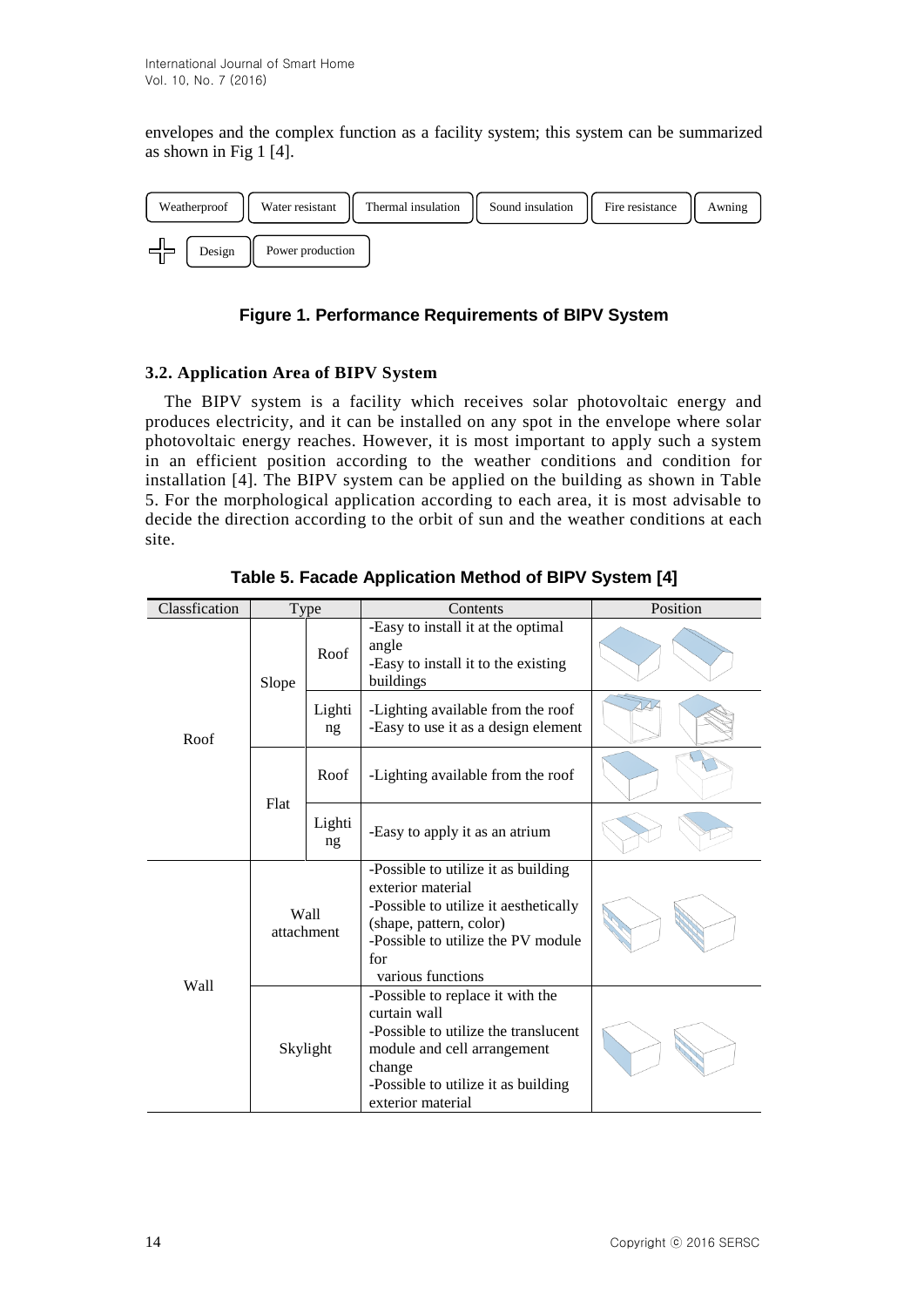|             | Awning | -Possible to utilize it as building<br>awning material<br>-Possible to utilize it at various<br>angles<br>-Possible to utilize it as a design<br>element |  |
|-------------|--------|----------------------------------------------------------------------------------------------------------------------------------------------------------|--|
| Facade      |        | -Possible to apply it to the<br>balcony<br>-Possible to apply it to vertical<br>and<br>gradient curtain walls                                            |  |
| Combination |        | -Possible to use it with other<br>facilities<br>such as a louver                                                                                         |  |

### **3.3. Affiliations**

The BIPV system is classified into two types including the classification according to the glass sealing method as shown in Table 6 such as the G-G type which is most widely used and the arrangement density of cells for each unit area as shown in Table7.

| Type     | Single layor glass<br><b>Black-sheet Type</b> | Double glazing<br>G-G Type,                                                | Sealing double<br>glazing<br>G-G Type                                                         | Safety film applied<br>sealing double<br>glazing<br>G-G Type                                                 |
|----------|-----------------------------------------------|----------------------------------------------------------------------------|-----------------------------------------------------------------------------------------------|--------------------------------------------------------------------------------------------------------------|
| Contents | Solar cell<br>low iron<br>tempered alass      | General iron<br>tempered glass<br>Solar cell<br>Low iron<br>tempered glass | Glass<br>General iron<br>tempered glass<br>Solar cell<br>Low iron<br>tempered glass<br>Spacer | Glass<br>General iron<br>tempered glass<br>Safety film<br>Solar cell<br>Spacer<br>Low iron<br>tempered glass |
| Position | wall of non air-<br>conditioned section       | Canopy,<br>Sun Shade                                                       | wall of air-<br>conditioned<br>section                                                        | Ceiling                                                                                                      |

**Table 6. Classification of BIPV According to the Glass Sealing Method**

The single plate sealing method has better energy creation efficiency than the double-layer sealing method but the double-layer sealing method has better heat insulation properties so that it is more advantageous in term of energy efficiency than the single plate sealing method[4].

**Table 7. Arrangement Density of Cells**

| Type     | Crystalline | Thin film type<br>(Permeability 20%) | Thin film type<br>(Permeability 40%) |
|----------|-------------|--------------------------------------|--------------------------------------|
| Contents |             |                                      |                                      |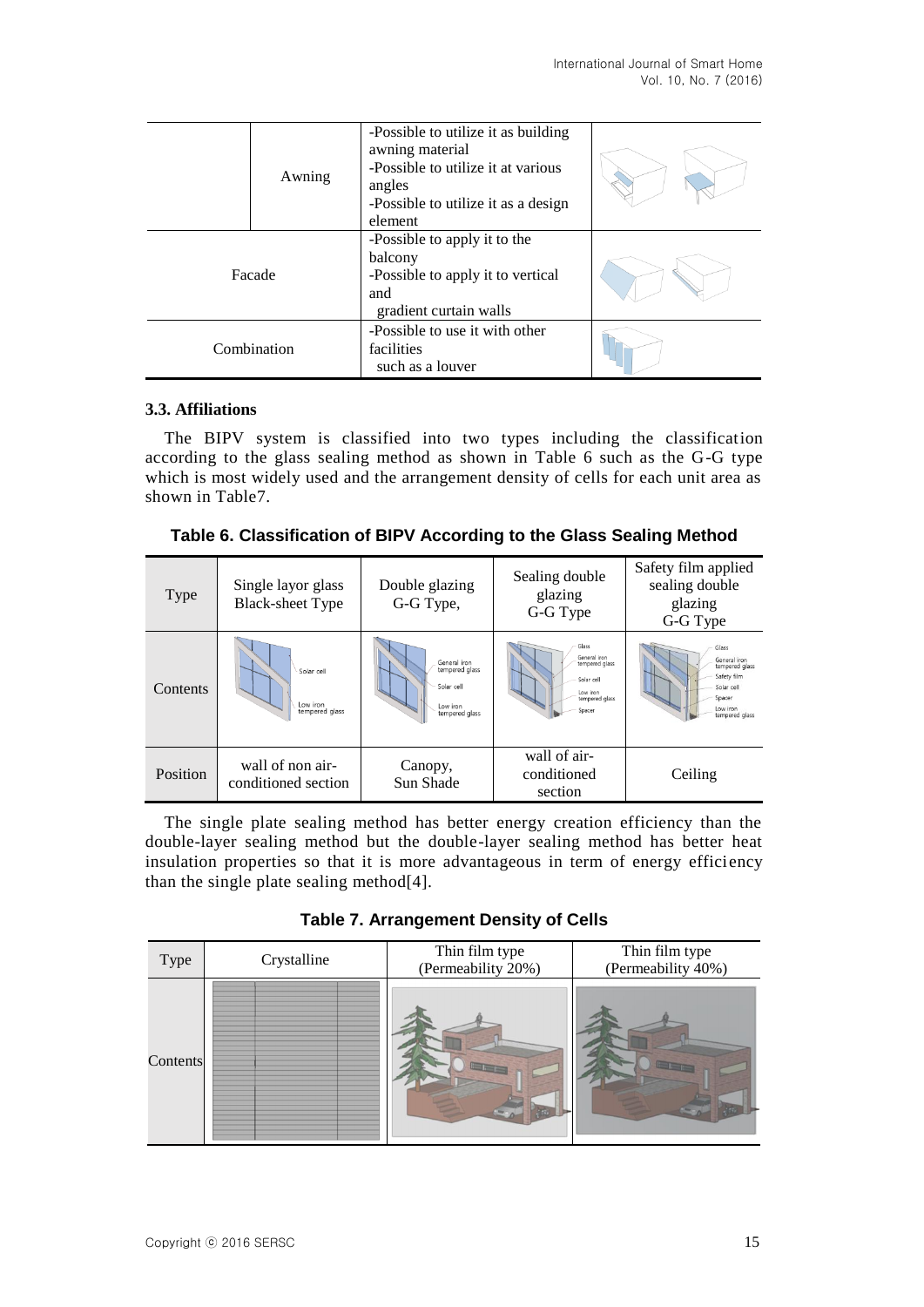The transparency and efficiency of glass are determined according to the arrangement density of cells. If the number of cells for each unit area increases, glass becomes more efficient and opaque, and if the number of cells for each unit area decreases, glass becomes less efficient and more transparent, so it is necessary to decide the arrangement density of cells efficiently for different situations.

# **3. Domestic and International BIPV System Cases**

The result of analyzing the BIPV system application cases shows that this method can improve efficiency by considering natural environments and that an external design can be applied. When applying the BIPV system to facade, the façade method which can improve energy saving performance should be considered.

| Building name                   | Photo | Contents                                                                                                                                                                   |
|---------------------------------|-------|----------------------------------------------------------------------------------------------------------------------------------------------------------------------------|
| Yeouido<br><b>FKI</b> Tower     |       | - Sunlight generation: 255 kWh<br>- Installation position: Rooftop and outer walls<br>- Accounts for 4~7% of building electricity<br>consump-tion                          |
| Songdo<br><b>SC</b> Hotel       |       | - Installation position: Outer walls<br>- Sunlight generation: 38.4 kWp<br>- Produce and apply the module in a complete form<br>- Large scale see-through amorphous module |
| Seoul<br>Government<br>building |       | -Installation position: Roof<br>- Sunlight generation:: 200 kW<br>-Use for cooling, heating and hot-water supply                                                           |
| <b>BMW</b><br>World             |       | -Installation position: Roof<br>- Sunlight generation: 824 kWp<br>- BIPV consisting of PV modules                                                                          |

**Table 8. Domestic and International BIPV System Cases**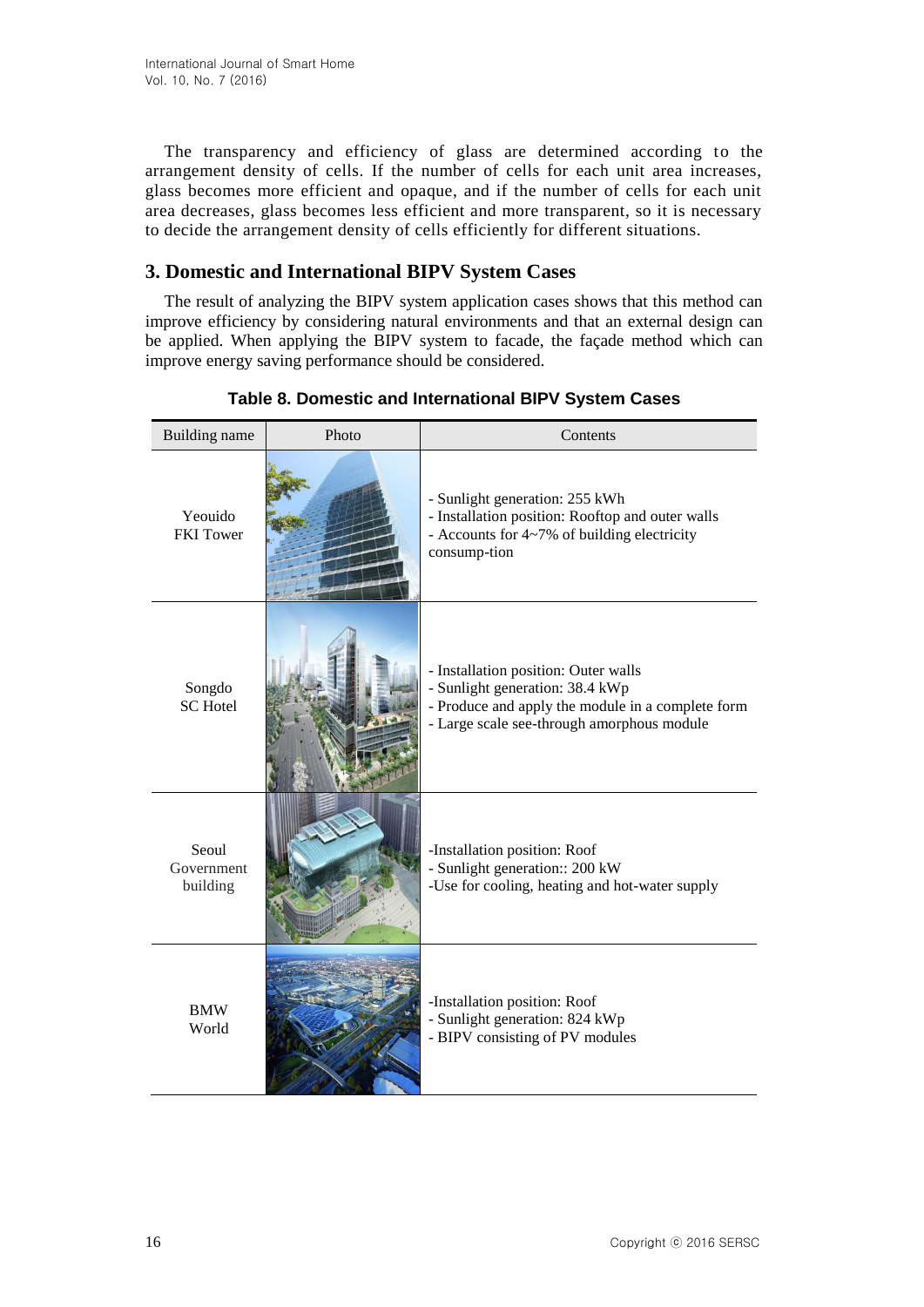| PTM Zero<br>Energy<br>Office                       | - Installation position: Roof<br>- Sunlight generation:: 92KWP<br>-amorphous module (roof), polycrystal module<br>(main roof), translucent PV (atrium), monocrystal<br>(roof on the parking lot) |
|----------------------------------------------------|--------------------------------------------------------------------------------------------------------------------------------------------------------------------------------------------------|
| Sanitary<br>complex of the<br>Alzheimer<br>Project | -Installation position: Outer walls<br>-Sunlight generation: 19.92 kWp<br>$-pv$ + thermal protective skin applied<br>-3 types (sunlight generation, shading, transparent<br>module)              |

| Type                                               | Roof type    |            |                     |           | Wall type  |          |        |
|----------------------------------------------------|--------------|------------|---------------------|-----------|------------|----------|--------|
|                                                    |              | Slope type |                     | Flat type | Wall       |          |        |
| <b>Building</b>                                    | Roof         | Lighting   | Roof                | Lighting  | attachment | Skylight | Awning |
| Yeouido<br>FKI Tower                               | $\circ$      | X          | X                   | X         | $\circ$    | X        | X      |
| Songdo<br><b>SC</b> Hotel                          | X            | X          | X                   | X         | X          | $\circ$  | X      |
| Seoul<br>Government<br>building                    | $\mathbf{x}$ | X          | X                   | X         | X          | X        | X      |
| <b>BMW</b> World                                   | $\mathbf{x}$ | X          | $\circlearrowright$ | X         | X          | X        | X      |
| PTM Zero<br>Energy<br>Office                       | $\mathbf{x}$ | X          | $\circ$             | $\circ$   | X          | X        | X      |
| Sanitary<br>complex of<br>the Alzheimer<br>Project | X            | X          | X                   | X         | X          | $\circ$  | X      |

| Table 9. Domestic and International BIPV System cases on the Theorem |  |
|----------------------------------------------------------------------|--|
|                                                                      |  |

Use :  $\circ$  Non use : x

### **4. Conclusion**

Passive design which is a part of sustainable architecture is being implemented for the purpose of saving energy by extracting natural elements, and the envelope technology elements in the passive design are acting as essential elements for utilizing natural energy. Studies on the envelope should be carried out with the aim of saving energy so that a sustainable type of architecture can be achieved rather than being simply a method to distinguish between indoor and outdoor spaces or to produce aesthetic qualities. The BIPV system among the building envelope technology elements plays the role of converting solar photovoltaic energy as an energy source into electricity and it is a complex system which integrates the PV system with the building envelope to act as an external material. Efficiency is prioritized with regard to the BIPV system as a passive system. However, the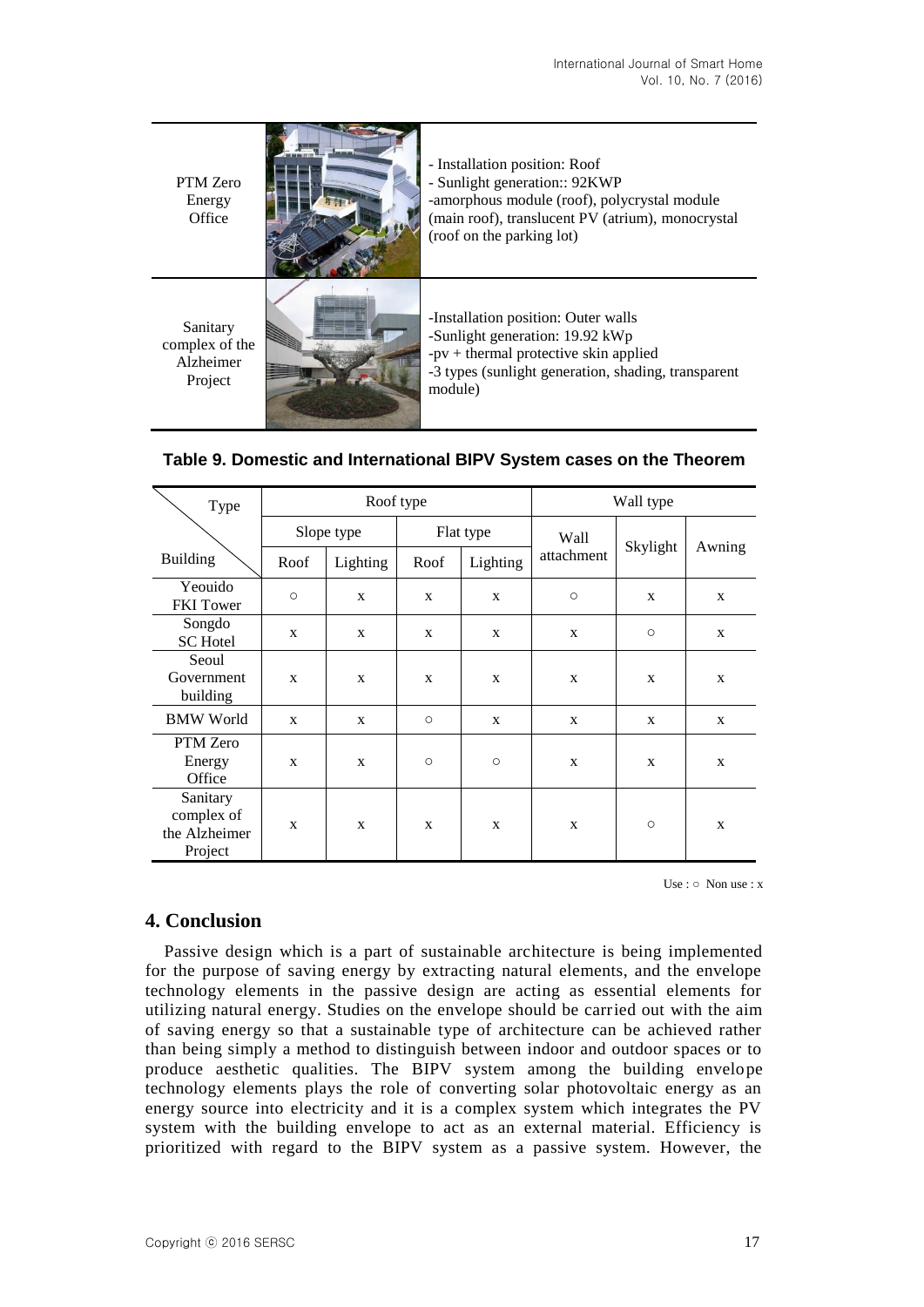combination with other design elements as a design element is most important. Also, it should be arranged by considering shading, angle and building elements that meet the weather conditions for each installation site in order to improve its efficiency. The advantages of the BIPV system are as follows. Since it is integrated with external materials, it can save on material expenses, serve as an advertisement billboard, help reduce power consumption and electricity peaks and enhance the eco-friendly design elements of the building and the value of the building as an exterior design element.

Therefore, the various advantages of the BIPV system among the passive design envelope technologies for saving building energy use should be utilized efficiently in the solar photovoltaic energy field and various studies on the BIPV system in the context of envelope technologies should be carried out with a focus on multifunctional complex systems by applying it to other facility systems to combine the advantages of both systems, not as a single application of the BIPV system.

## **References**

- [1] Naver Encyclopedia, www.terms.naver.com
- [2] C. Kim, H.W. Lee, K.J. Han, "A Study on the Guideline Development for Passive Building Design" Journal of the Association of Architects, vol. 29, no. 65, **(2013)**, pp. 93-100.
- [3] B. Kim, "A Study on the Passive Design Element for Green House" Korea Digital Design Research, vol. 12, no. 14, **(2012)**, pp. 285-295.
- [4] K.S. Kim, R.Ryu, Y.S. Kim, "A Preliminary Study on the BIPV System Applied with Passive Design for Energy"**,**Science & Engneering research support society Current Research on Material, Architecture and Civil Engineering VII, Jeju, Korea, **(2016)** April 19-21
- [5] Worldwide PV industry status and domestic realities **(2015)**, www.todayenergy.kr
- [6] E.J. Lee, C.S. Lee, "A Study of the Architectural Characteristic Depending upon the Module in the BIPV System", Journal of The Korean Solar Energy Society, Korea, **(2008)** April
- [7] S.B. Lee, "Building envelope design for energy saving" Korea Institute of Architectural Sustainable Environment and Building System, vol. 1, no. 2, **(2007)**, pp. 27-32.
- [8] H.L. Yim, J.H. Kim, J.J. Kim, "The Passive Design method Application in Eco-Friendly Building Envelope System by Using the Low-Carbon Design Method", Korea Journal of Construction Engineering and Management Conference, Korea, **(2011)** November

# **Authors**



Graduate School of Techno Design Kookmin University, 77 Jeongneung-ro, Seongbuk-gu, Seoul, Korea E-mail: k.kyungs216@gmail.com



**Ri Ryu**

**Kyungsoo Kim**

Graduate School of Techno Design Kookmin University, 77 Jeongneung-ro, Seongbuk-gu, Seoul, Korea E-mail: ri23414@hanmail.net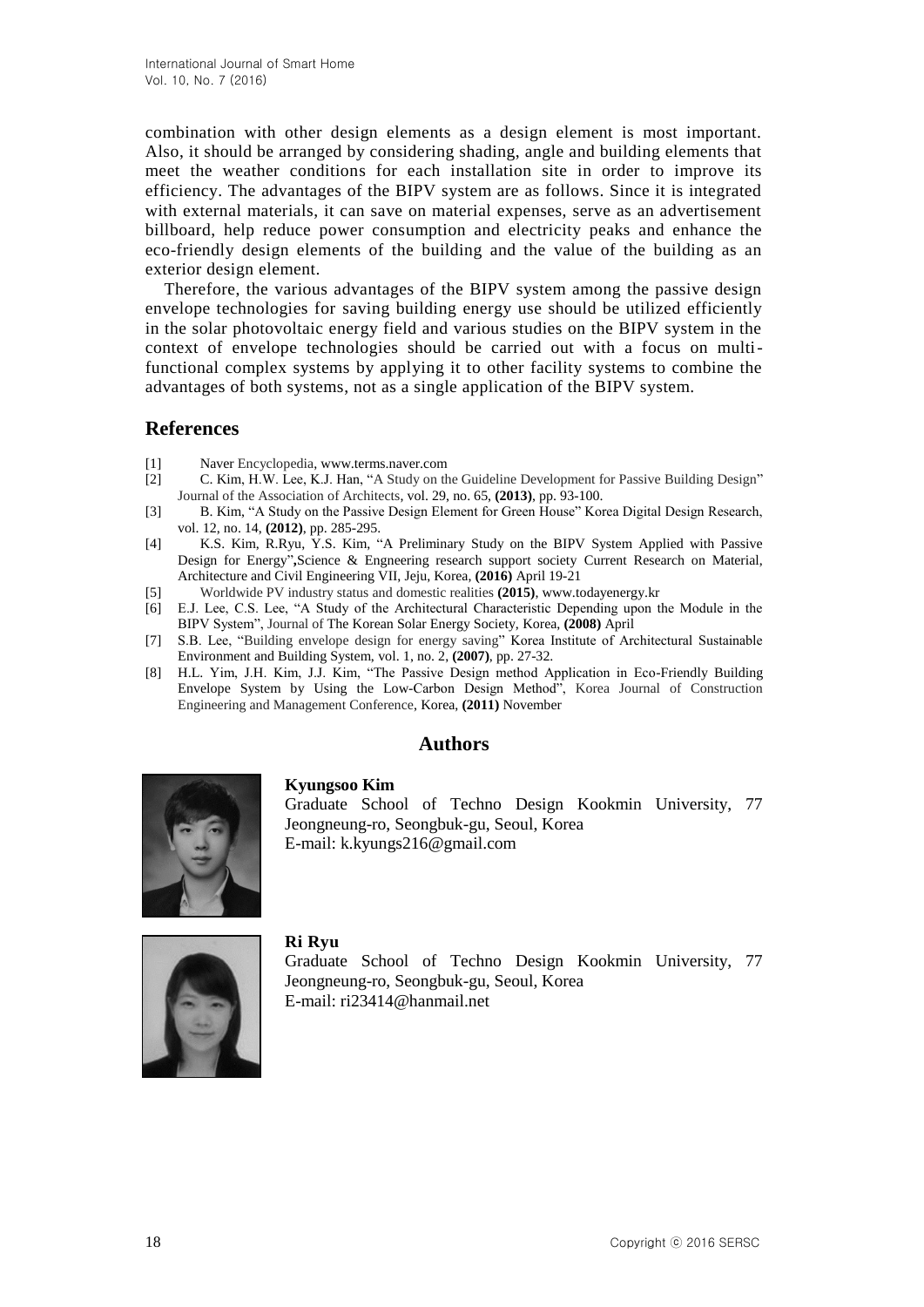### **Yongseong Kim (**Corresponding Author)



Graduate School of Techno Design Kookmin University, 77 Jeongneung-ro, Seongbuk-gu, Seoul, Korea E-mail: yongkim@kookmin.ac.kr